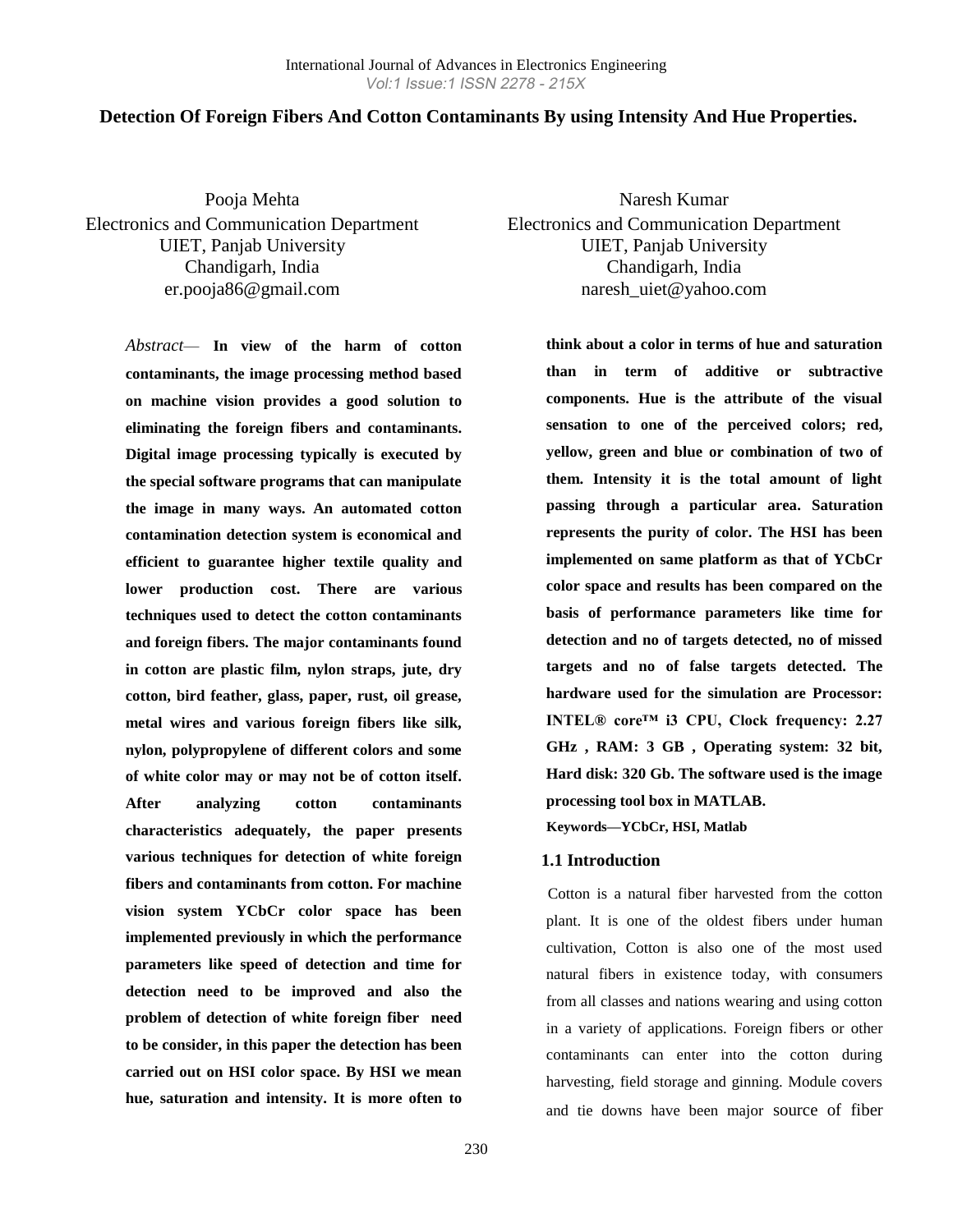the mill, it is distributed throughout the fibers and is difficult to remove. It is very difficult to detect until the fabric has been dyed. Fire neps, trash particles and seed coat fragments are visible foreign matters in cotton fiber. These foreign matters in raw cotton influence yarn quality the running characteristics of spinning machine, dyeabilty and also the quality of woven or knitted fabric. The improved blow room machinery and card play a key role in the efforts to reduce the quantity of undesirable particles in cotton. However this required detailed information on the type, size and number of such particles. The digital image made it possible to distinguish between fiber Neps, trash and other foreign fibers.

### **1.2Methods of Detection of Cotton Contaminants**

**1. Manual vision system [22]:** Manual vision system of detection of cotton contaminants is the oldest method which is used to detect the foreign particles in cotton at small scales. A lot of manual workforce is engaged in the whole process. It is very costly and time consuming process and the accuracy of this system is also very poor.

**2. Gravimetric mechanical model [22]:** In this method of detection of cotton contaminants a mechanical model is used. For the vision system and the sorting system synchronized with the movement of cotton on the conveyor, an encoder is installed at the shift of the conveyor and driven by the belt. It includes a lot of mechanical parts which reduces the efficiency of system and increases the time of detection and also increases the hardware cost

**3. Electro optical model [22]:** The electro optical method used for cotton contaminant is based on the High Volume Instrument (HVI). HVI system is suitable for the

contamination. Once this material gets into the gin or extensive quality control of all the bales processed in a Vol:1 Issue:1 ISSN 2278 - 215Xspinning mill.

## **1.3 New System of Detection of Cotton Contaminants[5]**



Fig 1:- System for detection of cotton contaminants

In the fig 1 the cotton contamination analyzer specially designed micro cards which convert the raw cotton into thin uniform web without removing any impurities scanned by charged couple device camera (CCD) camera and processed by imaging system to classify undesirable particles in term of size and number. The analyzer will provide help to spinning experts, machinery manufactures and cotton specialists to precisely determine the quantities and type of undesirable particles contained in the cotton. Image processing helps in detection of the contamination from the cotton.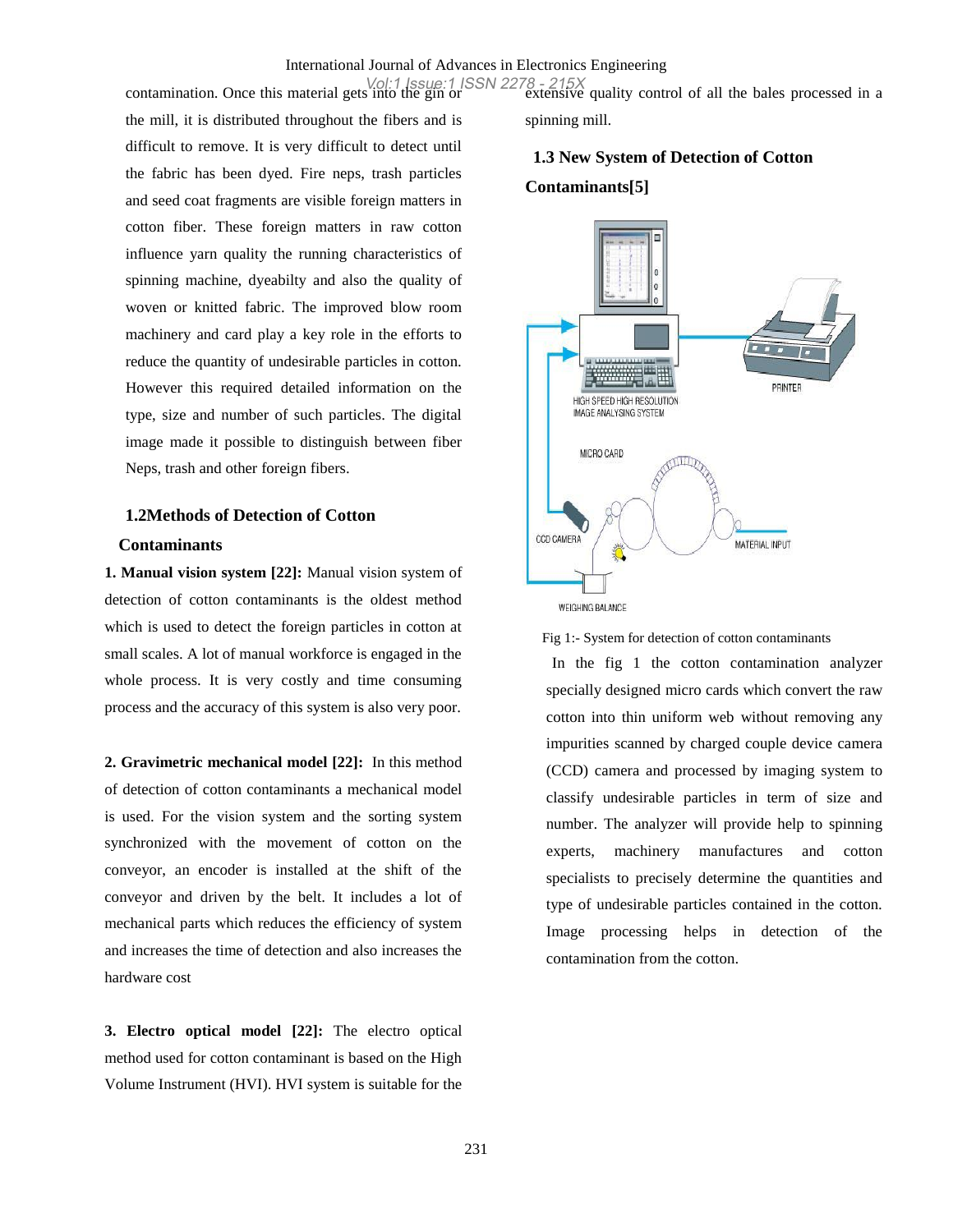There are several parameters on which the existing detection system can be categorized

**1) Ease of operation:** The complexities in performing the operation should be less, less the complexity better the performance of the system.

**2) Time consumption:** The time consumption should be less, we will compare our thesis work on the basis of time taken to complete the operation. Time taken at different stages will be calculated in both the color spaces and then we will compare both the color spaces.

**3) Product and Maintenance cost**: The hardware used in the operation should not be costly and the maintenance cost should also be less. If the product and the maintenance cost will be high then the expenditure will be more.

**4) Performance consistency:** The performance level of the system should be consistent; we will check the consistency of the system by applying the algorithm on the different images.

**5) Speed of Detection:** The speed of detection of the system depends upon the time taken to complete the operation, the lesser the time taken greater will be the speed of the operation.

#### **1.5 Motivation**

The traditional competitive advantage conferred to West African cotton has been lost in recent years. A consistent decline in the region's market share is primarily to cotton contaminants: the presence of foreign organic matter such as leaves, stems and pest residue and foreign fibres like nylon fibre, polypropylene, paper and other manufactured agent. Contamination in any raw cotton product causes down time in processing, customer rejection of raw and finished product, costly claims and penalties.

**1.4 Performance Parameters**[7] <sup>Vol:1</sup> Issue:1 ISSN 2278 - 215X<br>**As a result of contamination issue, west African** cotton is priced less and spinners refuse to purchase the contaminated cotton altogether. The problem of cotton contamination and foreign fibres is damaging the production and earning in developing and some developed countries also. As shown in table below India comes under the category of high contaminants a country, So there should be a proper and effective method for the detection and removal of cotton contaminants.

> Table 1 shows the percentage of contaminants in cotton bales in many countries

|                | Origin               | % of bales    | % of fibrous |
|----------------|----------------------|---------------|--------------|
|                |                      | contaminanted | contaminants |
| <b>Group I</b> | Australia            | 10%-20%       | 60%-75%      |
| (Low           | <b>Brazil</b>        |               |              |
| contamination) | China                |               |              |
|                | Mexico               |               |              |
|                | <b>United States</b> |               |              |
| <b>GroupII</b> | Mozambique           | 60%-80%       | 75%-85%      |
| (moderate      | Paraguay             |               |              |
| contamination) | Uzbekistan           |               |              |
|                | West Africa          |               |              |
|                | Zambia               |               |              |
| Group III      | <b>India</b>         | 90%-100%      | 80%-90%      |
| (high          | Pakistan             |               |              |
| contamination) | Uganda               |               |              |
|                | Zimbabwe             |               |              |

Data Showing the contamination percentage in several countries (Source: M.N Vijayshankar, Vice President PT Apac Inti corpora, Indonesia)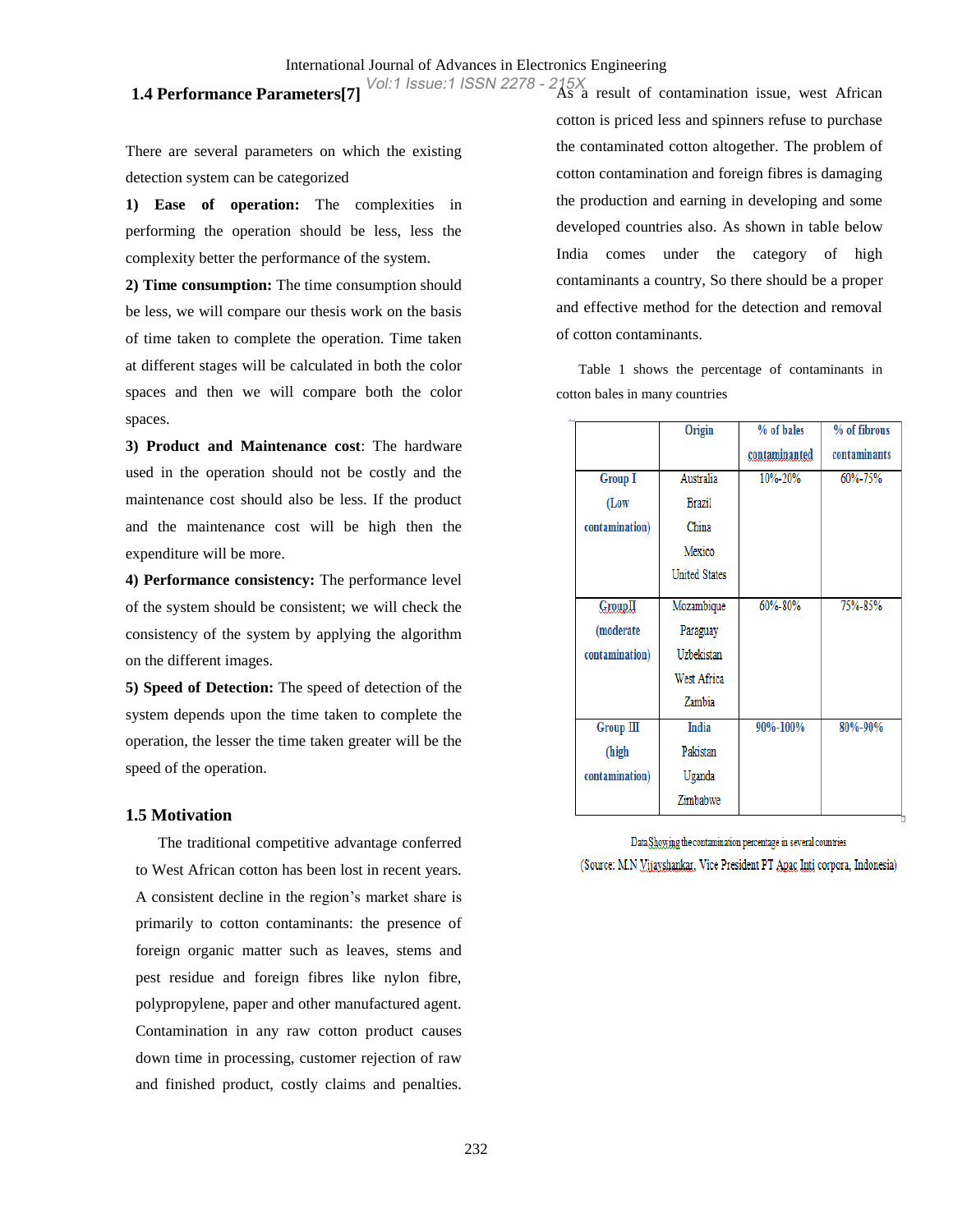#### **1.6 Proposed work approach**



#### **1.7 Selection of Color Spaces**

There are different types of color spaces exit. All the color spaces are for different applications.

**1.7.1 RGB[18]:** RGB color space is any additive color space based on the RGB color model. A particular RGB color space is defined by the three chromaticity's of the red, green, and blue additive primaries, and can produce any chromaticity that is the triangle defined by those primary colors. The complete specification of an RGB color space also requires white point chromaticity and a gamma correction curve.

RGB is initials for Red, Green, and Blue. But these RGB signals are not efficient as a representation for storage and transmission, since they have a lot of mutual redundancy. An RGB color space can be easily understood by thinking of it as "all possible colors" that can be made from three colorants for red, green and blue. Imagine, for example, shining three lights

Vol:1 Issue:1 ISSN 2278 - 215X<br>together onto a white wall: one red light, one green light, and one blue light, each with dimmer switches.



**1.7.2 HSI:** It is more often to think about a color in terms of hue and saturation than in term of additive or subtractive components. HUE is the attribute of the visual sensation to one of the perceived colors; red, yellow, green and blue or combination of two of them. INTENSITY it is the total amount of light passing through a particular area. SATURATION represents the purity of color. HSL and HSV are the two most common cylindrical-coordinate representations of points in an RGB color model, which rearrange the geometry of RGB in an attempt to be more perceptually relevant than the Cartesian representation.

$$
H' = \begin{cases} \text{undefined,} & \text{if } C = 0 \\ \frac{G - B}{C} \text{ mod}6, & \text{if } M = R \\ \frac{B - R}{C} + 2, & \text{if } M = G \end{cases}
$$
\n
$$
H = 60^{\circ} \times H'
$$
\n
$$
I = \frac{1}{3}(R + G + B)
$$
\n
$$
S_{HSV} = \begin{cases} 0, & \text{if } C = 0 \\ \frac{C}{V}, & \text{otherwise} \end{cases}
$$
\n
$$
S_{HSL} = \begin{cases} 0, & \text{if } C = 0 \\ \frac{C}{1 - |2L - 1|}, & \text{otherwise} \end{cases}
$$

**1.7.3 YCbCr[5]:** YCbCr space allows coding schemes that exploit the properties of the human vision by truncating some of less important data in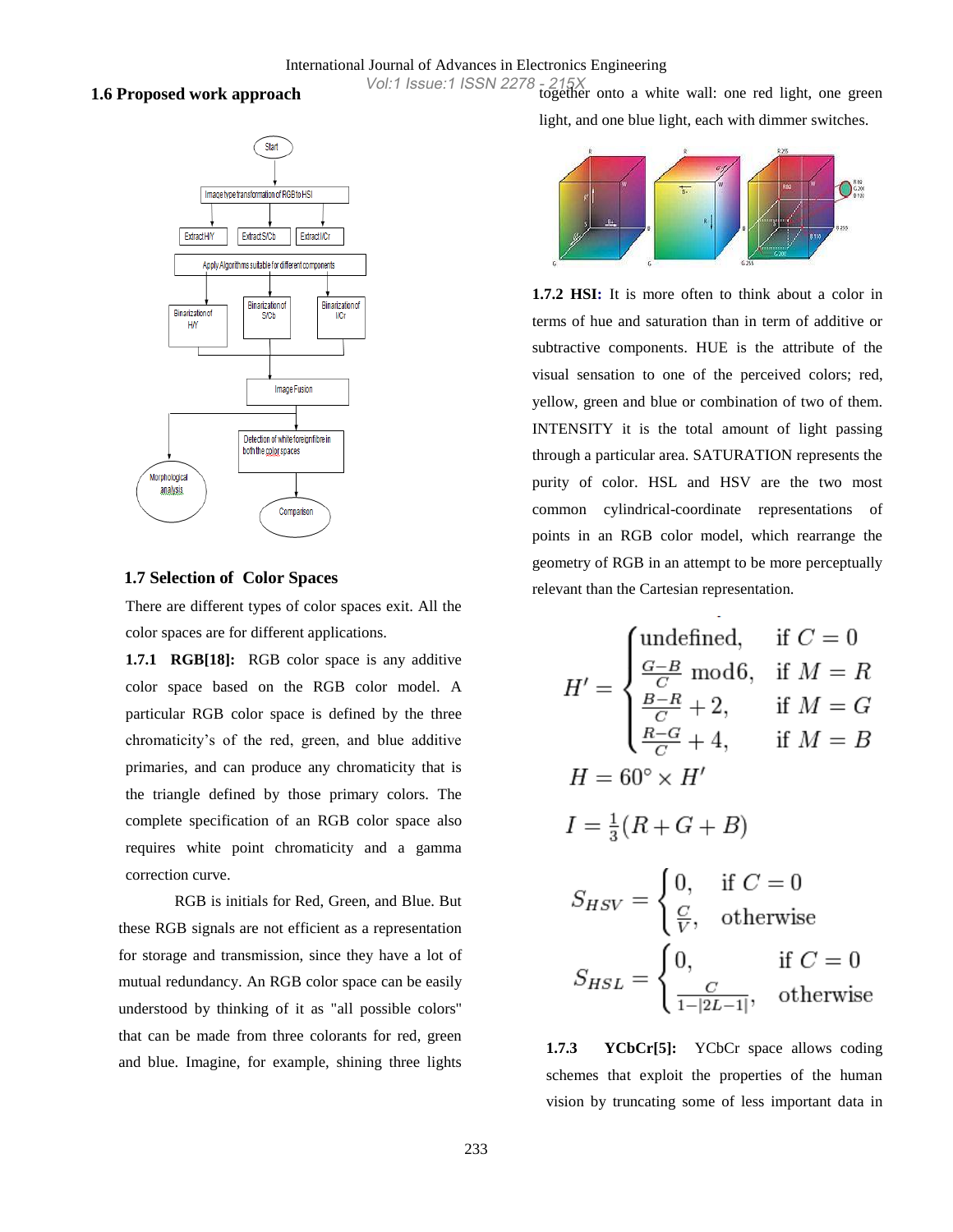YCBCR or Y′CBCR, is a family of color space used as a part of the color image pipeline in video and digital photography systems. Y′ is the luma component and CB and CR are the blue-difference and red-difference chroma components. Y′ (with prime) is distinguished from Y which is luminance, meaning that light intensity is non-linearly encoded using gamma correction

Y'CbCr is not an absolute color space; it is a *way of encoding* RGB information. The actual color displayed depends on the actual RGB colorants used to display the signal. Therefore a value expressed as Y′CbCr is only predictable if standard RGB colorants are used

|  | $Y' = 16 + (65.481 \cdot R' + 128.553 \cdot G' + 24.966 \cdot B')$  |  |
|--|---------------------------------------------------------------------|--|
|  | $C_B = 128 + (-37.797 \cdot R' - 74.203 \cdot G' + 112.0 \cdot B')$ |  |
|  | $C_R = 128 + (112.0 \cdot R' - 93.786 \cdot G' - 18.214 \cdot B')$  |  |

#### **2. 1 Experiment in YCbCr color space**



Fig 2 Original image having two foreign fibres and one insect

#### STEP 1: TO CONVERT THE RGB IMAGE INTO YCDCr IMAGE



Fig 3 Y component Cb component Cr component

The above figure 3 shows the different components of YCbCr color space Luminance and chrominance components separately. All the components show different components. Next step is to get the binarised image of the different components which clearly shows the contaminants separately from the cotton.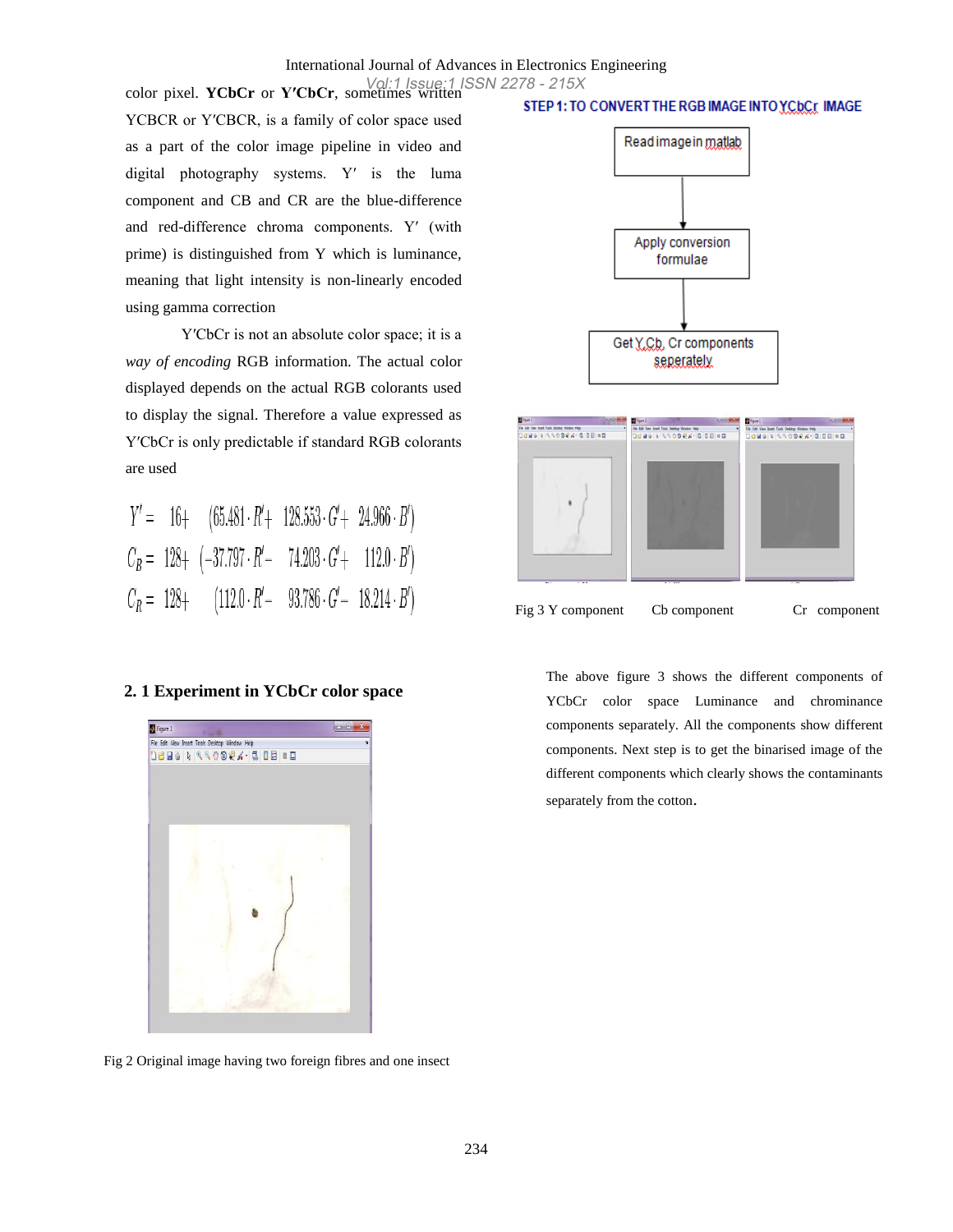### International Journal of Advances in Electronics Engineering Vol:1 Issue:1 ISSN 2278 - 215

### STEP 2 BINARISATION OF DIFFERENT COMPONENT







As shown above in fig 5 there are so many false targets and also the white color fiber which is visible in the original image has not been detected by the YCbCr color space. The fig 4 shows the binarised Y component which is also not showing the white fiber. Next experiment will be carried on HSI color space.

# **2.2. Experiment in HSI color domain** STEP 1: TO CONVERT THE RGB IMAGE INTO HSI IMAGE





Fig 4 Binarised Y Cb Cr component

### **STEP 3 FINAL FUSED IMAGES**

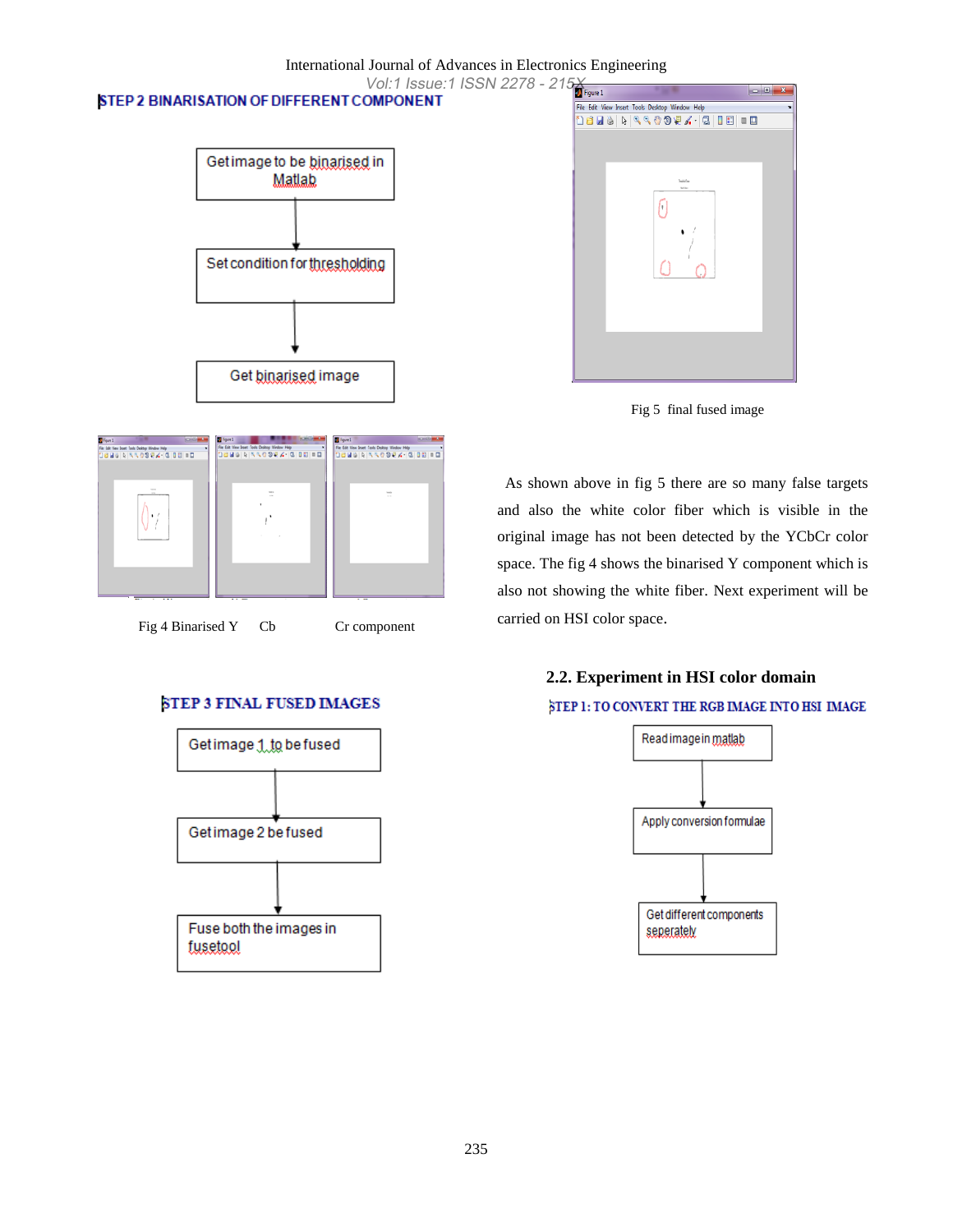

Fig 6 H component S component I component

#### STEP 2 BINARISATION OF DIFFERENT COMPONENT





Fig 7 Binarised H Scomponent I component

The fig 6 shows the hue, intensity and saturation components and the fig 7 shows the binarised images of hue, intensity and saturation components. As shown in binarised image of the intensity component the white fiber has been detected efficiently which has not been detected by the YCbCr color space. The next fig 8 shows the final

Vol:1 Issue:1 ISSN 2278 - 215X<br>fused image which shows all the contaminants detected

along with the two false targets

#### **STEP 3 FINAL FUSED IMAGES**





Fig 8 final fused image

The fig 8 shows the final fused image in which the detected fibers and insects has been clearly shown . It is clear that the white foreign fiber has been detected by the HSI color space as shown in red incircle which has not been detected in the YCbCr color space as shown where the white thread has not detected. This is the advantage of HSI color space over that of the YCbCr color space.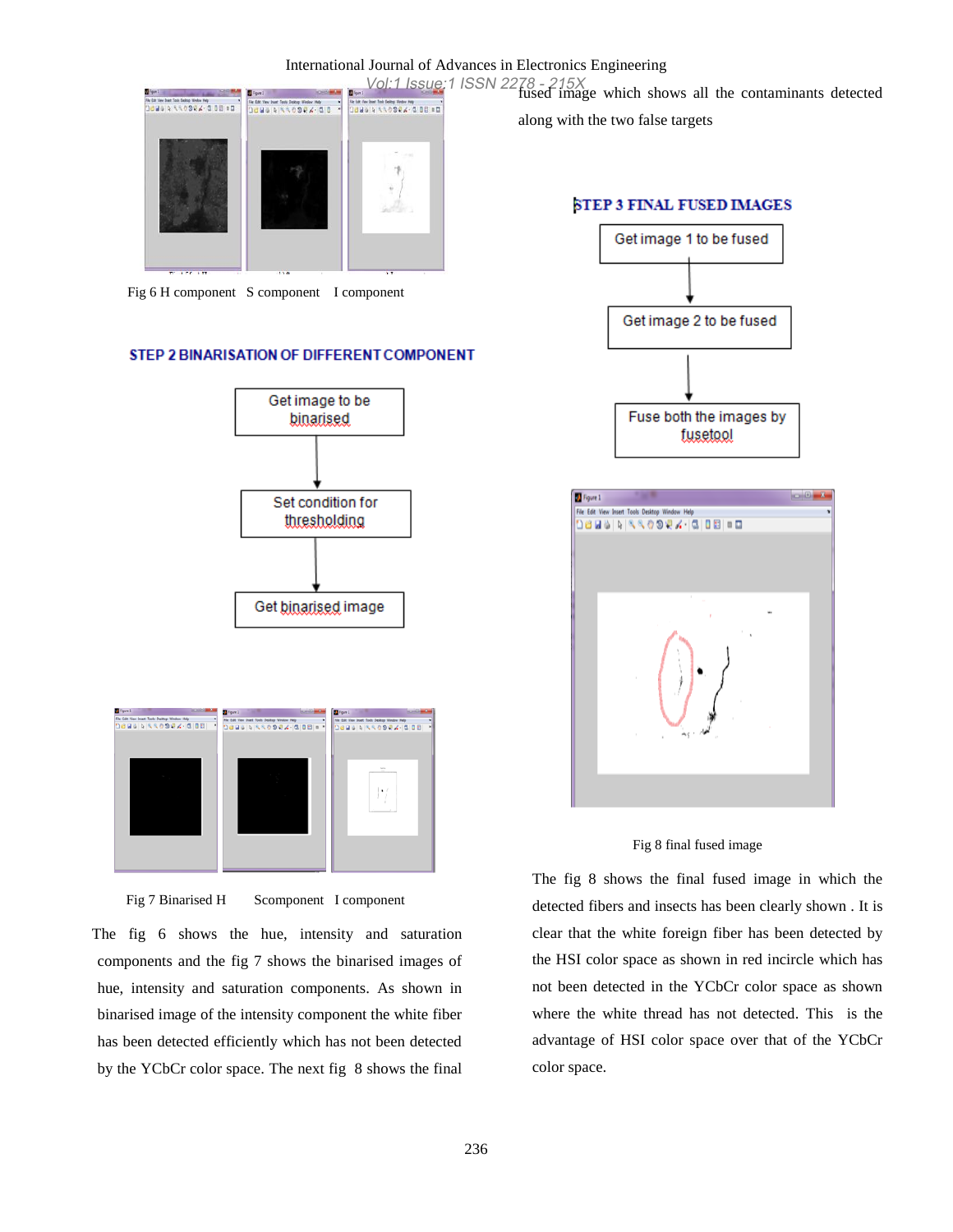#### **3.1Results And Discussions**

The graphs below shows the comparison of time taken in HSI and YCbCr color space algorithm at different stages and also concluded that the time taken for the HSI color space is less as compared to that of the YCbCr color space.

### **3.2 Hardware Used**

The hardware used for the simulation is as below:

- 1. Processor: INTEL® core™ i3 CPU
- 2. Clock frequency: 2.27 GHz
- 3. RAM: 3 GB

.

- 4. Operating system: 32 bit
- 5. Hard disk: 320 Gb

### **3.3Time Taken To Calculate The Conversion Time From RGB To Other Color Space**



### Vol:1 Issue:1 ISSN 2278 - 215X<br>**3.4Time Taken To Calculate The Binarised H And Y Component**



### **3.5Time Taken To Calculate The Binarised I And Cr Component**

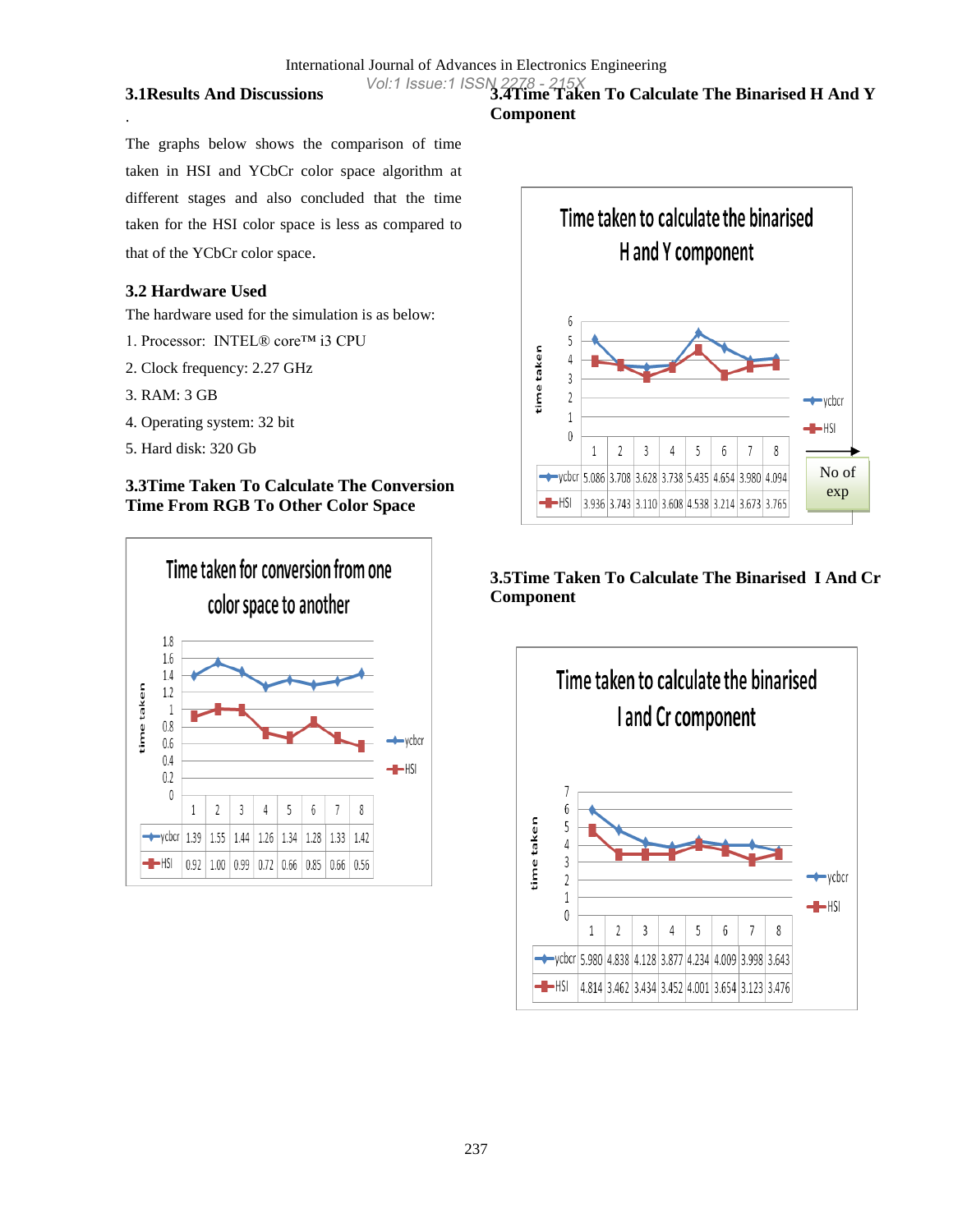### **3.6Graph Showing Total Time In Both Color**  Vol:1 Issue:1 ISSN 2278 - 215X**Spaces**



#### **4 Conclusion**

The paper presents the implementation and comparative analysis of the HSI and the YCbCr color spaces for the detection of the contaminants and the foreign fibers from the cotton. One of the main objective of this paper is to detect the white foreign fiber from the cotton which is not possible in YCbCr color space as discussed in reference [19] and in HSI color space it is possible to detect the white foreign fibre from the cotton. Graph shows the comparison between the HSI and the YCbCr color space clearly on the basis of time taken for detection in the form of graphs. Figure also shows that it is also possible to detect the white fibre from the cotton in HSI color space which is not possible in YCbCr color space as shown in figure. Various experiments has been carried out on different images of cotton having different contaminants like grass, bark insects, fibres of different materials and colors like red, green, black, white etc. the time taken in whole algorithm in HSI color space is also less as compared to Ycbcr color space as shown in graphs above.

# **5 Future Scope**

In future scope it may be possible to design a system which is able to differentiate the foreign fibres on the basis of material like silk, cotton and nylon etc so that it may be possible to reuse that contaminants further for use. This model can be implemented in real time applications.

#### **6 Acknowledgment**

I feel extremely privileged and honored for getting this opportunity to express my sincere thanks and deep sense of gratitude for **Prof. Renu Vig**, Director, UIET. It is my heartful pleasure and deepest sense of gratitude to offer my humble and sincere thanks towards my esteemed guide **Mr. Naresh Kumar**, Asst. Prof. (ECE), UIET whose expert guidance, invaluable experience, intellectual advice and extreme generosity helped me a lot throughout the pursuit of the work without whose guidance the project would have never materialized.

I owe much of the success of the work to my parents, family and friends for constantly encouraging and supporting me in each possible way throughout present span.

### **REFERENCES**

[1] Yupeng zhang and Philip W.Smith. *Robust and efficient detection of non –lint material in cotton fibre samples,* proceedings of the sixth IEEE workshop on applications of computer vision(WACV'02), IEEE 2002.

[2] Jis Dong Yao and Ding Tian Huai. *Detection of foreign fibres in cotton using NIR optimal Wavelength Imaging*, joint  $29<sup>th</sup>$  IEEE international conf on infrared and millimeter waves and  $12<sup>th</sup>$  int conf on tetrahertz electronics.pp 751-752, IEEE 2004.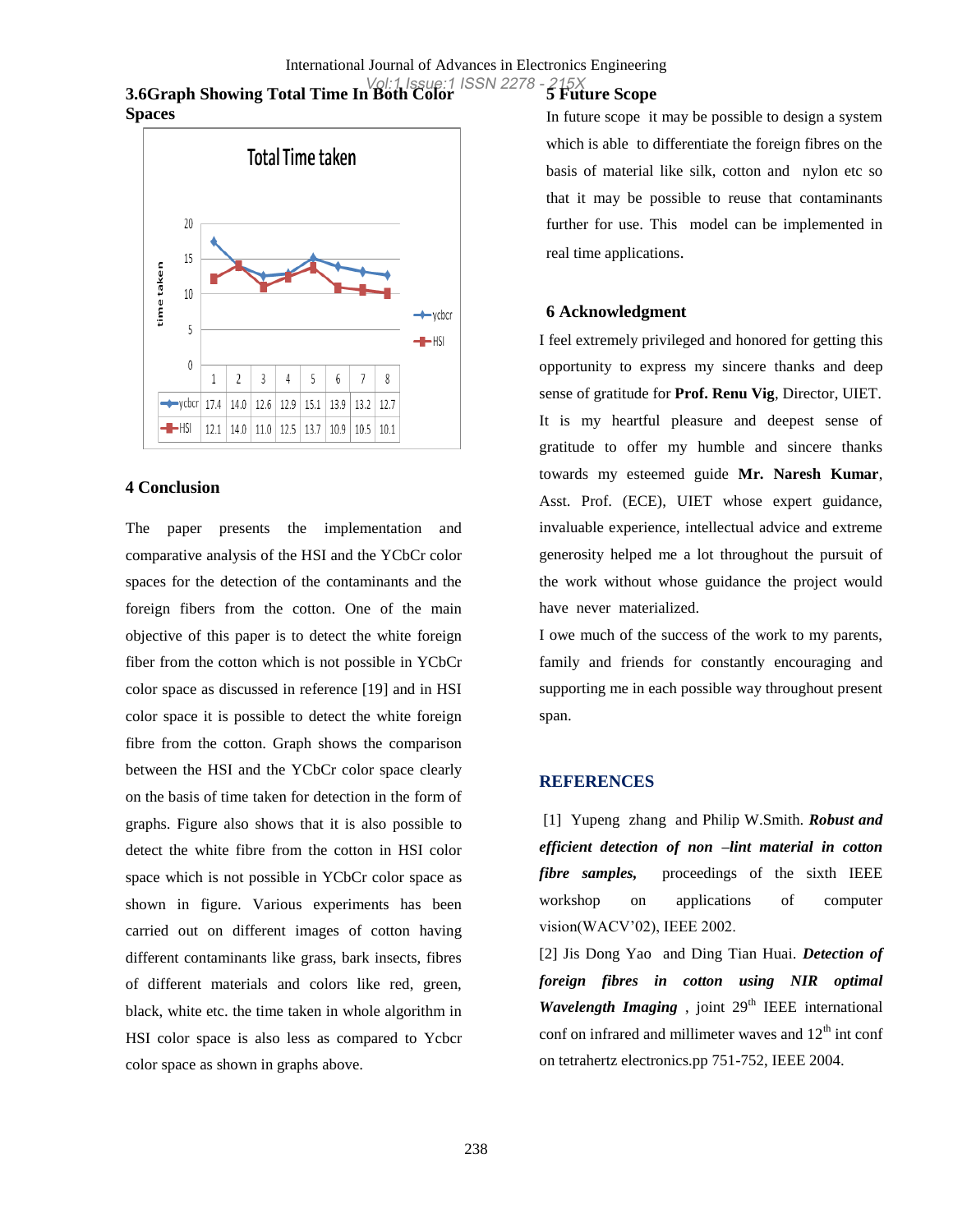[3] Li Yujun , Liang Kun and Bai HuaYu. *Key*  [13] A. Pai, H. Sari-Sarraf, E.F. Hequet, "*Recognition*  Vol:1 Issue:1 ISSN 2278 - 215X*technology in detecting and eliminating isomerism fibre in cotton*. Eight international conference on electronic measurement and instruments, IEEE 2007 [4] Mingxiao Dhing , Wei Huang , Bing Li, Shaohong Wu, Zhiqiang Wei, Yunkuan Wang*. An Automated Cotton contamination detection system based on cooccurrence matrix contrast information*. IEEE 2009

[5] Chengliang zhang, Xianying feng , Lei li And Yaqing song. *Identification of cotton contaminants using neighborhood gradient based on YbCr color*  space, 2<sup>nd</sup> international conference on signal processing systems(ICSPS) PP 733-738,IEEE 2010.

[6] Chengliang zhang, Xianying feng , Lei li And Yaqing song. *Detection of foreign fibres in cotton on the basis of wavelet,* IEEE 2010

[7] QU Xin, DING Tian-Huai *A Fast Feature Extraction Algorithm for Detection of Foreign Fibre in Lint Cotton within a Complex Background, vol. 36, No 6 june, 2010*

[8] Agricultural Marketing Services, *The Classification of Cotton*, United States Department of Agriculture, 1999.

[9] **TAE** JLN **KANG** and *SO0* CHANG KIM. *Objectionevaluation of the trash and color of raw cotton by imageprocessing andneural network*, Textile Res. J **2002.24 (6):124-1**

**[10]** B.Xu, C.Fang, *Clustering analysis for cotton trash classification*. Textile Research Journal. 1999, 69(9): 656662.

[11] Siddaiah, Murali, *Identification of trash types in ginned cotton using neuro fuzzy techniques*. IEEE International Conference on Fuzzy Systems, v 2, 1999, 738-743

[12] Boshra D.Farah, Measurements *of trash contents and grades in cotton using digital image analysis*. Proceedings of ICSP'96 1545-1548

*of cotton contamination via X-ray microtomographic image analysis*," IEEE Transactions on Industry Applications, vol. 1, 2004, pp.77-85

[14] P. Tantaswadi, J. Vilainatre, N. Tamaree, P. Viraivan, "*Machine vision for automated visual inspection of cotton quality in textile industry using color isodiscrimination contour*," Computers and Industrial Engineering, vol. 12, 1999, pp.347-350.

[15] D.A. Clausi, "*An analysis of co-occurrence texture statistics as a function of grey level quantization*," Canadian Journal of Remote Sensing, vol. 1, 2002, pp.45-62.

[16] Tianhuai Ding, Xin Qu, "*A real-time detection method for foreign fibres in cotton*," Chinese patent, CN101403703, April,08,2009.

[17] Dongyao Jia and Ding Tianhuai, "*Infrared absorption characteristics of fibres and their application in detection of foreign fibres in cotton*," Transactions of the Chinese Society of Agricultural Engineering, Vol. 20, pp. 104-108, 2004.

[18] Xianying Feng, Chengliang Zhang, Bingsheng Yang and Lei Li, "*Foreign fibre recognition and detection algorithm based on RGB color space*," Journal of Shandon University(Engineering Science),Vol39, pp. 68-72, 2009

[19] *X in and Huai " A Fast Feature Extraction Algorithm for Detection of Foreign Fibre in Lint Cotton within a Complex Background" vol. 36, No 6 june, 2010*

[20] Dongyao Jia and Ding Tianhuai, "*Detecting foreign fibres in cotton using a multi-spectral technique," Tsinghua Science and Technology*, Vol. 45, pp. 193-196, 2005.